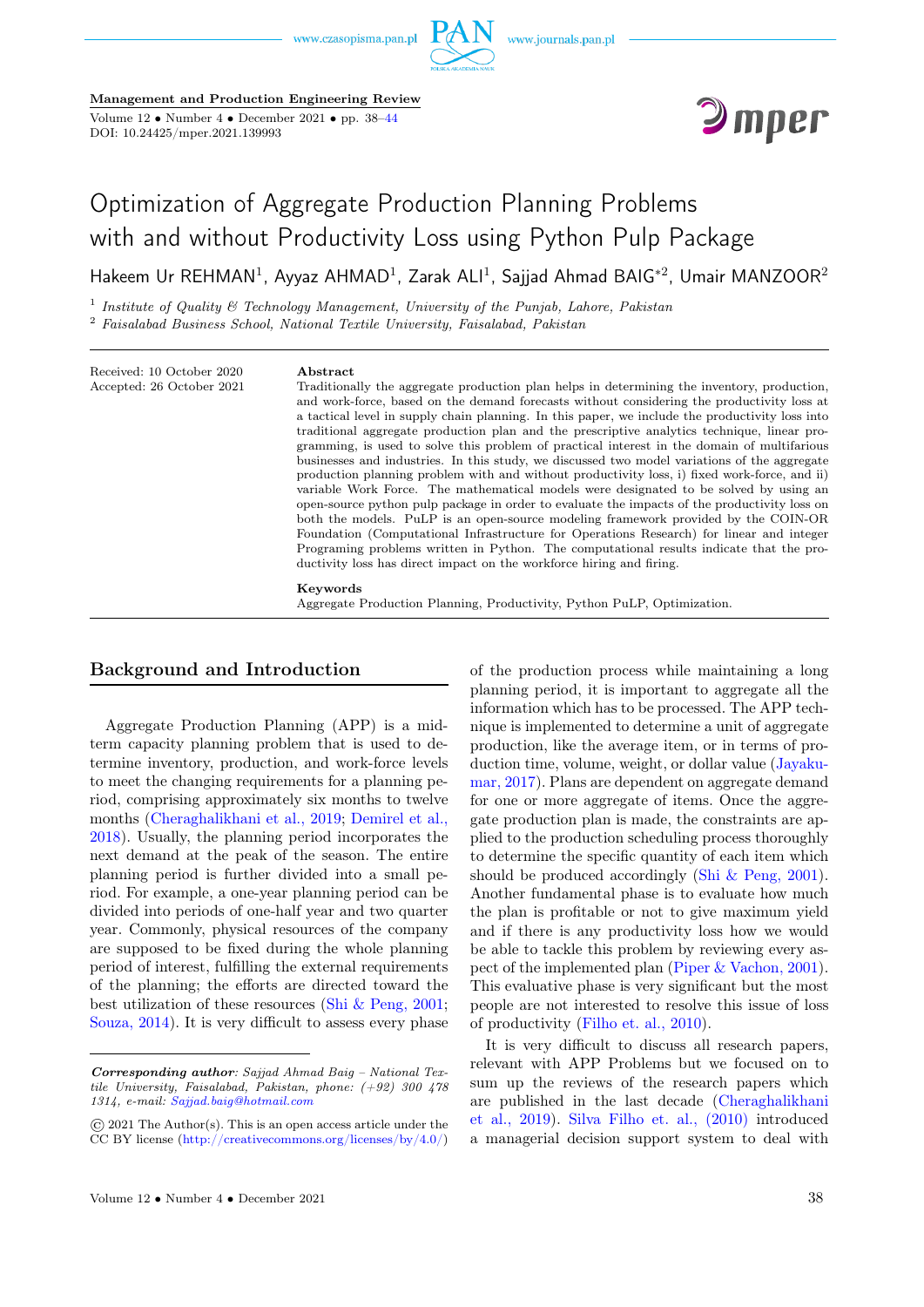

Management and Production Engineering Review

APP, based on an Excel spread sheet. [Chaturvedi &](#page-5-0) [Bandyopadhyay \(2015\)](#page-5-0) launched an automated targeted model to develop the resource conservation network that is used in APP and energy supply chain. [Gholamian et al. \(2015\)](#page-5-0) developed a model that is used to highlight the significant aspects of supply chain production planning, approved by industries. [Jamalnia and Soukhakian \(2009\)](#page-5-0) reported a complex multi-objective non-linear programming model that was developed for achievement with different priorities by resolving APP problem in a complex environment [\(Piper & Vachon, 2001\)](#page-5-0). Some researchers e.g. [\(Gilgeous, 1989\)](#page-5-0) criticized the limitation of the existing methods for solving the APP problem. [Stockton](#page-5-0) [and Quinn \(1995\)](#page-5-0) who analyze these limitations by conducting a literature review. Mathematical models are the abstraction of real-world problems which should express the decision maker's needs; produce readable and understandable results [\(VoB et. al.,](#page-5-0) [2006\)](#page-5-0). The most frequently used important techniques for APP are i) Trial and error methods ii) Graphical techniques iii) Parametric production planning iv) Production switching heuristic v) Linear programming vi) Goal programming vii) Mixed-integer programming viii) Transportation method ix) Simulation models. The mathematical programming theoretician take a great interest in these problems due to the simplicity of the problem statement and complicated solutions (see e.g., [\(Cheraghalikhani et al., 2019\)](#page-5-0). The APP problem with and without productivity loss indicates the basic problems in the planning as if there is  $\alpha\%$  productivity loss, pointing out the erroneous planning which brings about  $\alpha\%$  loss for the company. There is a need to evaluate all these problems to find out the basic reasons of the productivity loss of  $\alpha$ % and it is very advantageous to identify the faulty line of processes which can be improved to reduce the productivity loss to a minimum level [\(Biazzi, 2018\)](#page-5-0). This study covers a variety of APP model' characteristics that include modeling structure, solving approaches and important issues, as compared to other literature reviews in this filed which had focused on APP methodologies but mainly, we focused on the productivity loss, caused by APP problem with fixed and variable workforce [\(Khoshnevis et al,. 1982\)](#page-5-0). Based on the previous works, we presented the model for APP problem, related to productivity loss with the help of linear programming and mixed-integer programming as compared to the model of productivity loss with the help of non-linear programming which was considered a complicated model [\(Jayakumar et.](#page-5-0) [al., 2017\)](#page-5-0). In this research paper, we have set two main objectives, firstly, to incorporate the productivity loss in APP problem and make the mathematical

models and secondly, resolve this problem by using open-source python pulp package. In order to achieve these objectives, both models of fixed work force and variable workforce for Aggregate Production Planning problem with and without productivity loss are discussed in this research paper. In the fixed workforce model, hiring and firing of the labor are disallowed and production rates can fluctuate only by using over time; whereas, in the variable workforce model, hiring and firing of the labor are allowed for using overtime from the regular workforce, moreover, backorders are allowed.

# Problem Description and Mathematical model

The growing competition in the global market force the manufacturing companies to manage their processes effectively and efficiently. One of the critical success factors for achieving this is the better

Aggregate Production Plan that may help the companies to compete in the market successfully. The optimal Aggregate Production Plan for the company to minimize the cost of inventory, labour (regular time and overtime) and produce the desired quantity of products to gain higher ratio of profitability with and without productivity loss by handling with all kinds of expected problems during the production processes problems.

The two variations of the problem studied are as follows:

- i. Assume hiring and firing are not allowed (i.e., fixed workforce problem). Backorders are not allowed.
- ii. Assume hiring and firing are allowed (i.e., variable workforce problem). Backorders are allowed.

Both the problem variations are dealt with and without productivity loss to check its impact on the cost.

The following notations are used for the describing both the linear programming models.

## Notations:

- $c_t$  Unit production cost in period t (exclude labor costs)
- $h_t$  Inventory carrying cost per unit held in stock for the period  $t$
- $\pi_t$  Backorder cost per unit for the period t
- $r_t$  Cost per manhour in period t of the regular labor
- $o_t$  Cost per man-hour in period t of overtime labor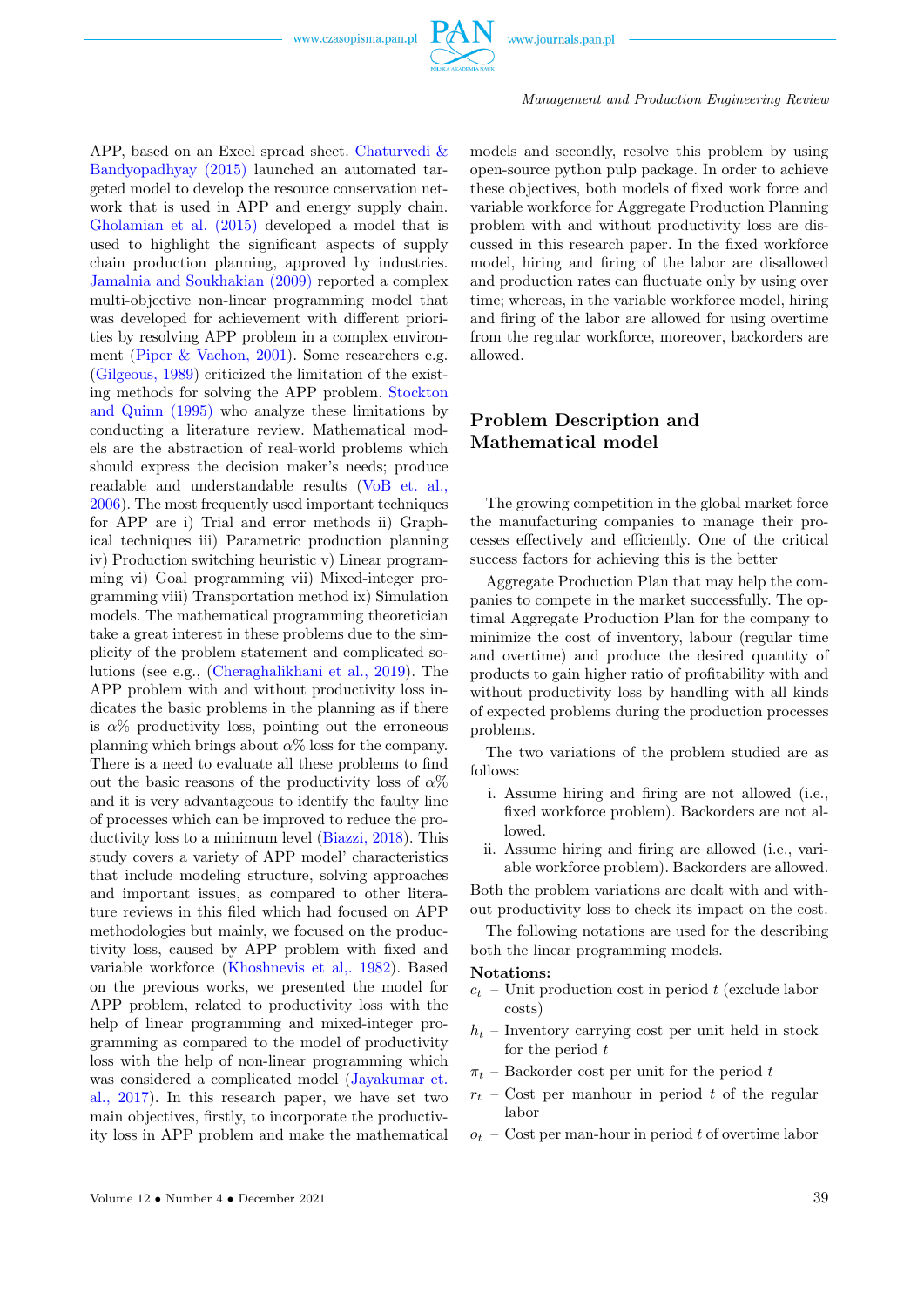H.U. Rehman et al.: Optimization of Aggregate Production Planning Problems with and without Productivity Loss . . .

- $d_t$  Forecasted demand in period t
- $h_t$  Cost of hiring one manhour in period t
- $f_t$  Cost of firing one manhour in period t
- $m$  Required manhours to produce a product
- $\bar{R}_t$  Available total manhours in period t of regular labour
- $\overline{O}_t$  Available total manhours in period t of overtime labor
- $I_0$  Initial Inventory level of the product
- $P -$  Fraction of regular hours allowed as overtime
- $T$  Time horizon in periods
- $\alpha$  Productivity Loss

## Model A: Fixed work force model

#### Decision Variables:

- $X_t$  Production quantity in period t
- $I_t$  Inventory in period t
- $R_t$  Manhours of regular labor used during period t
- $O_t$  Manhours of overtime labour used during period t

The objective [\(1\)](#page-2-0) is to minimize the production, inventory holding and labour (i.e., regular and overtime man-hours) costs.

<span id="page-2-0"></span>
$$
\sum_{t=1}^{T} [c_t X_t + h_t I_t + r_t R_t + o_t O_t]. \tag{1}
$$

The well known Inventory-Balancing constraint [\(2\)](#page-2-1) make sure that period  $t$  demand must be fullfil. In otherwords, sum of period  $(t-1)$  inventory and production quantity must be equal to leftover inventory and demand of period t.

<span id="page-2-1"></span>
$$
X_t + I_{t-1} - I_t = d_t \quad \forall t. \tag{2}
$$

The constraint [\(3\)](#page-2-2) make sure that total production time of the product must be equal to the available regular and over time in periods  $t$  (i.e., capacity of the period  $t$ ).

<span id="page-2-2"></span>
$$
mX_t - (R_t + O_t) = 0 \quad \forall t. \tag{3}
$$

Using the constraints  $(4)$  and  $(5)$ , upper bounds on regular and over production time is applied.

$$
0 \le R_t \le \bar{R}_t \quad \forall t,\tag{4}
$$

$$
0 \le O_t \le \bar{O}_t \quad \forall t. \tag{5}
$$

#### Model B: Variable work force model

## Decision Variables:

- $X_t$  Production quantity in period t
- $I_t^+$  Inventory in period t
- $I_t^-$  Back ordered quantity in period t
- $I_t$  Inventory in period t
- $R_t$  Manhours of regular labor used during period t
- $O_t$  Manhours of overtime labor used during period t
- $H_t$  Manhours of regular workforce hired in period t
- $\mathcal{F}_t$  Manhours of regular work force fired in period t

The objective [\(6\)](#page-2-5) is to minimize the total production, inventory holding, backorder, labour (i.e., regular and overtime man-hours), hiring and firing costs.

$$
\sum_{t=1}^{T} \left[ c_t X_t + h_t I_t^+ + \pi_t I_t^- + r_t R_t + \right. \\ \left. + o_t O_t + h_t H_t + f_t F_t \right]. \tag{6}
$$

The Inventory-Balancing with backorders constraint  $(7)$  make sure that period t demand must be fullfil.

<span id="page-2-6"></span>
$$
X_{it} + I_{i^+, t-1} - I_{it^+} - I_{i^-, t-1} + I_{it^-} = d_{it} \quad \forall i, t. \tag{7}
$$

Constraint  $(8)$  is same as constraint  $(3)$  for periods t.

<span id="page-2-7"></span><span id="page-2-5"></span>
$$
mX_t - (R_t + O_t) = 0 \quad \forall t. \tag{8}
$$

Constraint [\(9\)](#page-2-8) makes sure the availability of the required regular time enough to produce the product. Whereas constraint [\(10\)](#page-2-9) applies the upper bound on the overtime production.

$$
R_t - R_{t-1} - H_t + F_t = 0 \quad \forall t,
$$
\n
$$
(9)
$$

<span id="page-2-9"></span><span id="page-2-8"></span>
$$
O_t - pR_t \le 0 \quad \forall t. \tag{10}
$$

## Model A and B with productivity loss

<span id="page-2-4"></span><span id="page-2-3"></span>The APP problem with productivity loss is similar to the problems which are mentioned above but these problems are also different from the above-mentioned problems which are presented without productivity loss while these are demonstrated with productivity loss. In both model's problem the one big difference is in the  $2^{nd}$  constraint (Time Required to produce products), if the productivity loss is 10% then in the  $2<sup>nd</sup>$  constraint  $(mX_t - (1 - \alpha) (R_t + O_t)) = 0$  the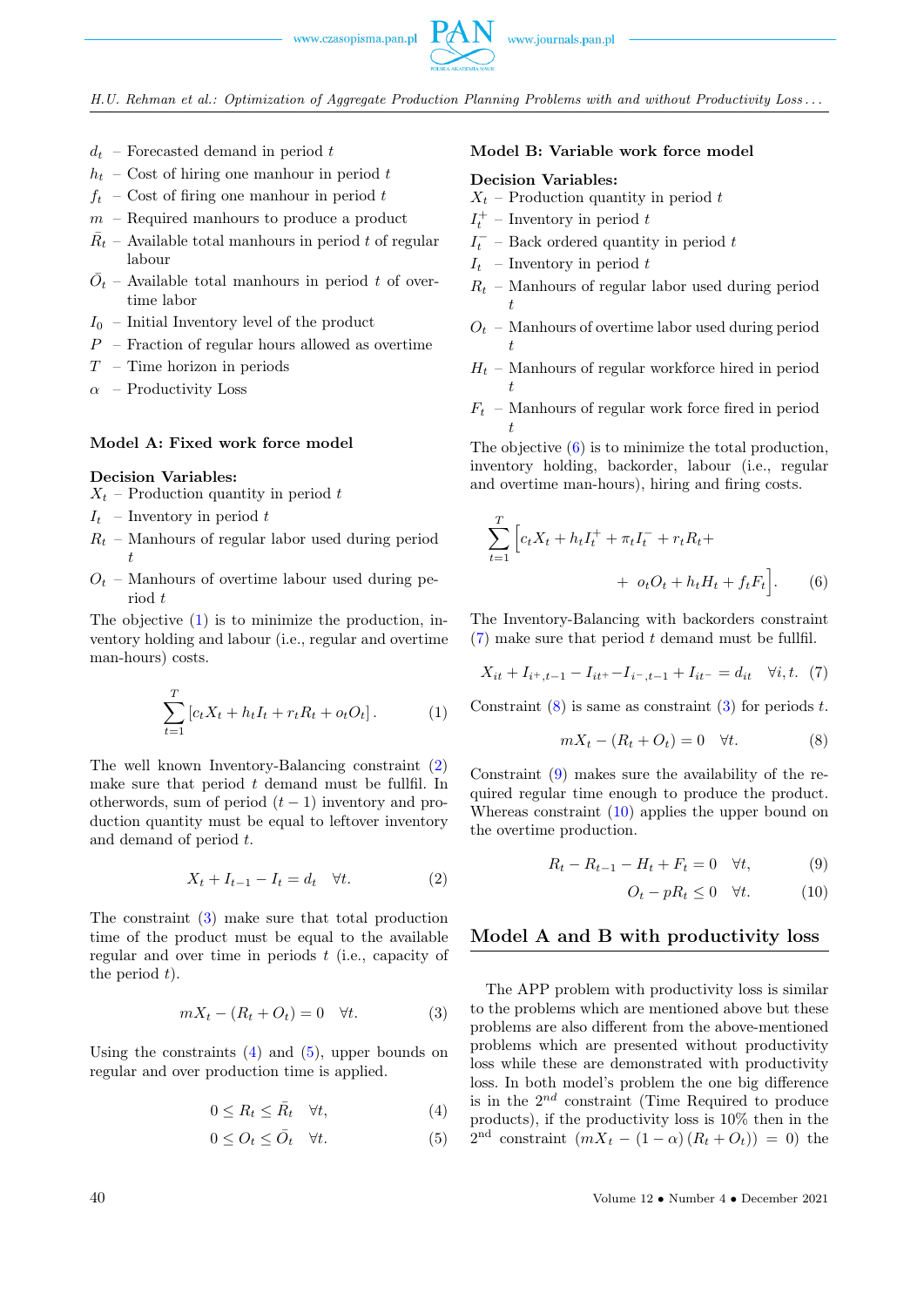

Management and Production Engineering Review

value of  $(1 - \alpha)$  is 0.90. It is because we consider the 10% regular time and overtime labor hour is giving loss to the company. Similarly, constraint changes for  $20\%$  to 50% with the  $\alpha$  value 0.80 to 0.50.

# Computational Study

We use the numerical data as shown below (Table [1\)](#page-3-0) in the table to conduct the computational experiment by using python pulp package (see Appendices A and B). We perform the computational work on HP Elite-Book Workstation on Windows 10 Using anaconda navigator: python 3.0 with 8 Gb RAM and 2.70 GHz processor.

#### Table 1 Data set

<span id="page-3-0"></span>

|                                | Jan            | Feb  | Mar | Apr | May  | Jun  |
|--------------------------------|----------------|------|-----|-----|------|------|
| Demand                         | 110            | 110  | 120 | 210 | 160  | 90   |
| Unit production<br>cost        | 8              | 7    | 7   | 9   | 6    | 9    |
| Unit holding cost              | $\overline{2}$ | 5    | 5   | 3   | 4    | 3    |
| Unit regular labor<br>cost     | 18             | 17   | 19  | 17  | 15   | 17   |
| Unit overtime<br>labor cost    | 23.5           | 24.5 | 28  | 28  | 23.5 | 23.5 |
| Available man<br>hour R labour | 130            | 140  | 150 | 160 | 110  | 110  |
| Available man<br>hour O labour | 40             | 50   | 40  | 40  | 40   | 40   |
| Unit backorder<br>cost         | 15             | 20   | 25  | 30  | 25   | 15   |
| Hiring cost                    | 22             | 22   | 22  | 22  | 22   | 22   |
| Firing cost                    | 20             | 20   | 20  | 20  | 20   | 15   |

## Results and discussion: Model A & B with and without productivity loss

Table [2](#page-3-1) shows the total minimized cost without and with 10% to 50% productivity loss for both the models. The results indicate that the loss of productivity has negative impact on the total cost. In other words, as the productivity loss increases the total cost of the aggregate production plan also increases. For example, the total aggregate production plan cost without productivity loss is 20456.0 for model-A, that is less than the value of production with 50% productivity loss that is 41651.0. Similar results produced by the model-B; the total aggregate production plan

cost without productivity loss is 24382.0 that is less than the value of production with 50% productivity loss that is 41573.

<span id="page-3-1"></span>Table 2 Model A & B Total Cost with and without productivity loss

| Without<br>Productivity              | With Productivity Loss |                         |      |                                         |       |  |  |  |  |
|--------------------------------------|------------------------|-------------------------|------|-----------------------------------------|-------|--|--|--|--|
| Loss                                 | 10%                    | $20\%$                  | 30\% | $40\%$                                  | 50%   |  |  |  |  |
| $Model - A$ : Fixed work force model |                        |                         |      |                                         |       |  |  |  |  |
| 20486.0                              |                        |                         |      | 23572.4 25749.5 29661.1 34667.6 41651.0 |       |  |  |  |  |
| Model – B: Variable work force model |                        |                         |      |                                         |       |  |  |  |  |
| 24382.0                              |                        | 26345.1 28799.0 31900.0 |      | 35945                                   | 41573 |  |  |  |  |

The comparative analysis of both models with and without productivity loss are discussed here with the help of figures which are displayed below on the basis of cost. As mentioned earlier that the key decisions in aggregate production plan are production quantity, inventory and workforce. The Figure [1](#page-3-2) shows that there is no significant impact on inventory cost due to productivity loss in model-B. Because model-B considered variable workforce but model-A not, therefore the impact of the productivity loss can be observed on inventory cost while considering model-A. So, the impact of productivity loss can be handled while having large inventory in fixed workforce condition (model-A) compare to variable workforce (model-B) which results high inventory cost.

<span id="page-3-2"></span>

Fig. 1. Cost analysis of inventory with and without productivity loss

Whereas Figure [2](#page-4-0) shows that the cost of hiring start increasing as the productivity loss increases. Because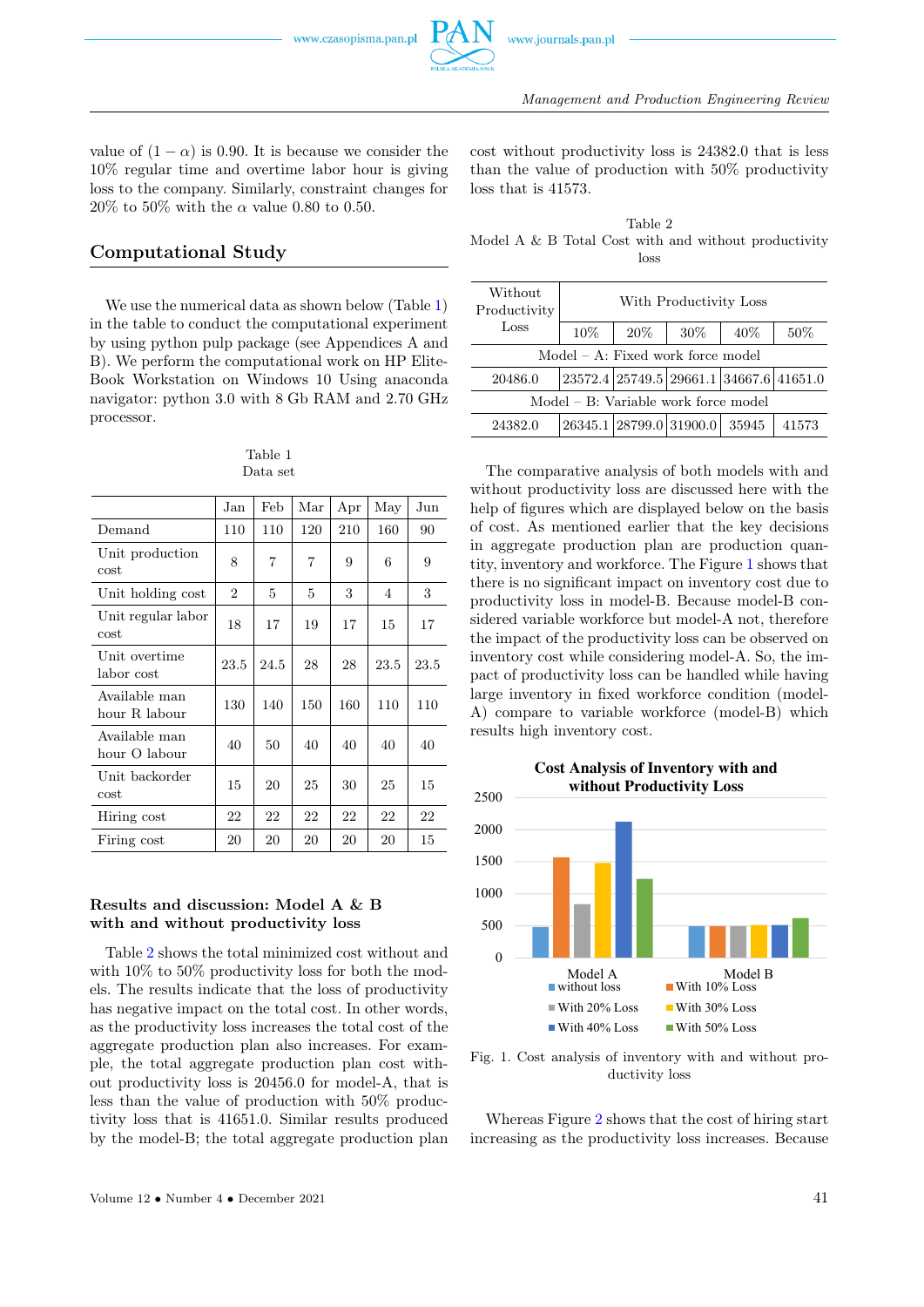H.U. Rehman et al.: Optimization of Aggregate Production Planning Problems with and without Productivity Loss . . .

productivity loss has direct impact on the production capacity which can be handled either by improving the quality of the production process or through hiring more workforce in order to meet the customer demand. In other words, the loss of productivity has direct impact on quantity produced by the manufacturer.

**Cost Analysis of Hiring and Firing with and**

<span id="page-4-0"></span>

Fig. 2. Cost Analysis of Hiring and Firing with and without productivity loss

# Conclusions

On the basis of the results of the computational experiments and logical discussions in this researchoriented study that the evaluation of the productivity is indispensable for demonstrating the aggregate production plan which helps the production units of the firms in indicating the particular reasons or fault which is causing the high APP total cost. The APP models with and without loss of productivity are the significant tools to identify such problems and reduce the impact of the loss of productivity at the place of the production unit. In this way, the APP models would be helpful to minimize the cost of production which is increased with the loss of productivity.

# Appendices

# (A)

Python pulp package: Codes  $#$  Import Library from pulp import \*  $#$  Lsit (TimePeriods from january to june)  $t = [0,1,2,3,4,5,6]$ 

 $#$  Assigning the variable  $Xt = LpVariable.dicts("Quantity produced", t, 0)$  $It = \text{LpVariable.dicts("Inventory", t, 0)}$  $Rt = LpVariable.dicts("R<sub>Labor</sub> Used", t, 0)$  $Ot = LpVariable.dicts("O–Labor Used", t, 0)$  $#$  Parameters and Data demand =  $\{1:110, 2:110, 3:120, 4:210, 5:160, 6:90\}$  $#$  Demand data  $UPC = \{1:8, 2:7, 3:7, 4:9, 5:6, 6:9\}$ # Unit Production Cost (Excluding Labor)  $UHC = \{1:2, 2:5, 3:5, 4:3, 5:4, 6:3\}$  $#$  Unit Holding Cost  $URLC = \{1:18, 2:17, 3:19, 4:17, 5:15, 6:17\}$ # Unit Regular Labor Cost  $UOLC = \{1:23.5, 2:24.5, 3:28, 4:28, 5:23.5, 6:23.5\}$  $\#$  Unit Overtime Labor Cost R  $MH = \{1:130, 2:140, 3:150, 4:160, 5:110, 6:110\}$  $#$  Available Man-hours R (Regular time) Labor O  $MH = \{1:40, 2:50, 3:50, 4:40, 5:40, 6:40\}$ # Available Man-hours O (Overtime) Labor  $#$  Setting the Problem prob = LpProblem("Aggregate Production Planning: Fixed Work Force Model", LpMinimize)  $#$  Create the LP object, set up as a MINIMIZATION problem prob  $+=$  lpSum(UPC[i]\*Xt[i] for i in t[1:])  $+lpSum(UHC[i]*It[i] for i in t[1:])$ +lpSum(URLC[i]\*Rt[i] for i in t[1:]) +lpSum(UOLC[i]\*Ot[i] for i in t[1:])  $#$  Constraints It[0]  $= 4 \#$ Inventory in Dec for  $i$  in  $t[1:]:$  $prob + = (Xt[i] + It[i-1] - It[i]) = demand[i]$  $#$  Inventory-Balancing Constraints for i in  $t[1:]$ : prob + =  $Xt[i] - 1*(Rt[i] + Ot[i]) = 0$ # Time Required to produce products for  $i$  in  $t[1:]$ :  $prob$  + = Rt[i] < = R\_MH[i] # Regular Time Required for  $i$  in  $t[1:]:$  $prob$  + = Ot[i] <= O\_MH[i] # Over Time Required  $#$  View the model print(prob) # Solve the model: prob.solve()  $print("Solution Status =", LpStatus[prob.startus])$  $#$  Print the solution of the Decision Variables for v in prob.variables(): if v.varValue>0: print(v.name, "=", v.varValue)  $#$  Print Optimal value print("Total Production Plan Cost = ",

value(prob.objective))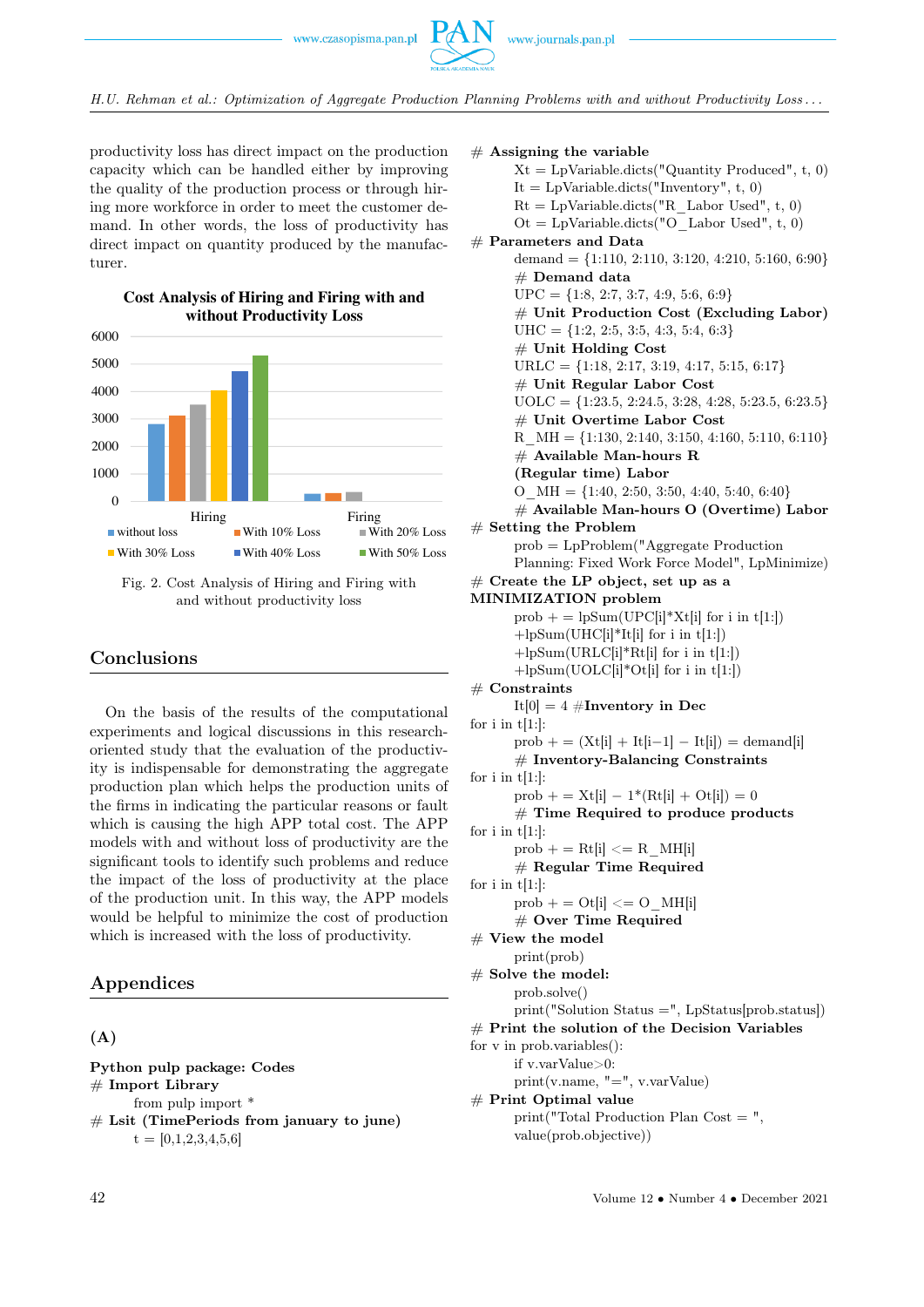

# (B)

```
# Import Library
      from pulp import *
# Lsit (TimePeriods)
      t = [0,1,2,3,4,5,6]# Parameters and Data
      demand = \{1:110, 2:110, 3:120, 4:210, \ldots\}5:160, 6:110}
      # Demand data
      UPC = \{1:8, 2:7, 3:7, 4:9, 5:6, 6:9\}# Unit Production Cost (Excluding Labor)
      UHC = \{1:2, 2:5, 3:5, 4:3, 5:4, 6:3\}# Unit Holding Cost
      UBC = \{1:15, 2:20, 3:25, 4:30, 5:25, 6:15\}# Unit Back order cost
      URLC = \{1:18, 2:17, 3:19, 4:17, 5:15, 6:17\}# Unit Regular Labor Cost
      UOLC = \{1:23.5, 2:24.5, 3:28, 4:28, 5:23.5, 6:23.5\}# Unit Overtime Labor Cost
      HC = \{1:22, 2:22, 3:22, 4:22, 5:22, 6:22\}# hiring cost
      FC = \{1:20, 2:20, 3:20, 4:20, 5:20, 6:15\}#firing cost
# Setting the Problem
      prob = LpProblem("Aggregate Production
      Planning: Variable Work Force Model",
      LpMinimize)
# Decision Variables
      Xt = LpVariable.dicts("Quantity produced",t, 0, None, LpInteger)
      It = Lp\text{Variable.dicts("Inventory", t, 0)}Bt = LpVariable.dicts("Backorder", t, 0)Rt = LpVariable.dicts("R–Labor Used", t, 0)Ot = LpVariable.dicts("O–Labor Used", t, 0)Ht = LpVariable.dicts("Labours Hired", t, 0)Ft = LpVariable.dicts("Labours Fried", t, 0)# Objective Function
      prob + = lpSum(UPC[i]*Xt[i]for i in t[1:]) + lpSum(UHC[i]*It[i]for i in t[1:]) + lpSum(UBC[i]*Bt[i]for i in t[1:]) + lpSum(URLC[i]*Rt[i]for i in t[1:]) + lpSum(UOLC[i]*Ot[i]for i in t[1:]) + lpSum(HC[i]*Ht[i]for i in t[1:]) + lpSum(FC[i]*Ft[i]for i in t[1:]# Constraints
      It[0] = 4Rt[0] = 0Bt[0] = 0for i in t[1:]:prob + = (Xt[i] + It[i-1] - It[i] -Bt[i-1] + Bt[i] =demand[i]
      # Inventory-Balancing Constraints
```

```
for i in t[1:]:prob + = Xt[i] - 1*(Rt[i] + Ot[i])\leq = 0
      # Time Required to produce products
for i in t[1:]:
      prob + = Rt[i] – Rt[i-1] – Ht[i] + Ft[i] = 0
      # Regular Time Required
      for i in t[1:]:prob + = (Ot[i] - 0.25 * Rt[i]) <= 0
      # Regular Time Required
# Solving the problem
      prob.solve()
      print("Solution Status =", LpStatus[prob.status])
# Print the solution of the Decision Variables
      for v in prob.variables():
      if v.varValue>0:
      print(v.name, "=", v.varValue)
# Print Optimal solution
      print("Total Production Plan Cost = ",
      value(prob.objective))
```
# <span id="page-5-0"></span>References

- Biazzi J.L. (2018), Aggregate planning for probabilistic demand with internal and external storage, Journal of Operations and Supply Chain, vol. 11, no. 1, pp. 37–52.
- Chaturvedi N.D. and Bandyopadhyay S. (2015), Targeting Aggregate Production Planning for an Energy Supply Chain, Industrial & Engineering Chemistry Research, vol. 54, no. 27, pp. 6941–6949. DOI: [10.1021/acs.iecr.5b00587.](https://doi.org/10.1021/acs.iecr.5b00587)
- Cheraghalikhani A., Khoshalhan F. and Mokhtari H. (2019), Aggregate production planning: A literature review and future research directions, International Journal of Industrial Engineering Computations, vol. 10, no. 2, pp. 309–330.
- Demirel E., Özelkan E.C. and Lim C. (2018), Aggregate planning with Flexibility Requirements Profile, International Journal of Production Economics, vol. 202, no. May, pp. 45–58. DOI: [10.1016/j.ijpe.2018.05.001.](https://doi.org/10.1016/j.ijpe.2018.05.001)
- Filho O.S.S., Cezarino W. and Ratto J. (2010), Aggregate production planning: Modeling and solution via Excel spreadsheet and solver, IFAC Proceedings Volumes, vol. 43, no. 17.
- Gholamian N., Mahdavi I., Tavakkoli-Moghaddam R. and Mahdavi-Amiri N. (2015), Comprehensive fuzzy multi-objective multi-product multi-site aggregate production planning decisions in a supply chain under uncertainty, Applied Soft Computing, vol. 37, pp. 585–607. DOI: [10.1016/j.asoc.2015.08.041.](https://doi.org/)